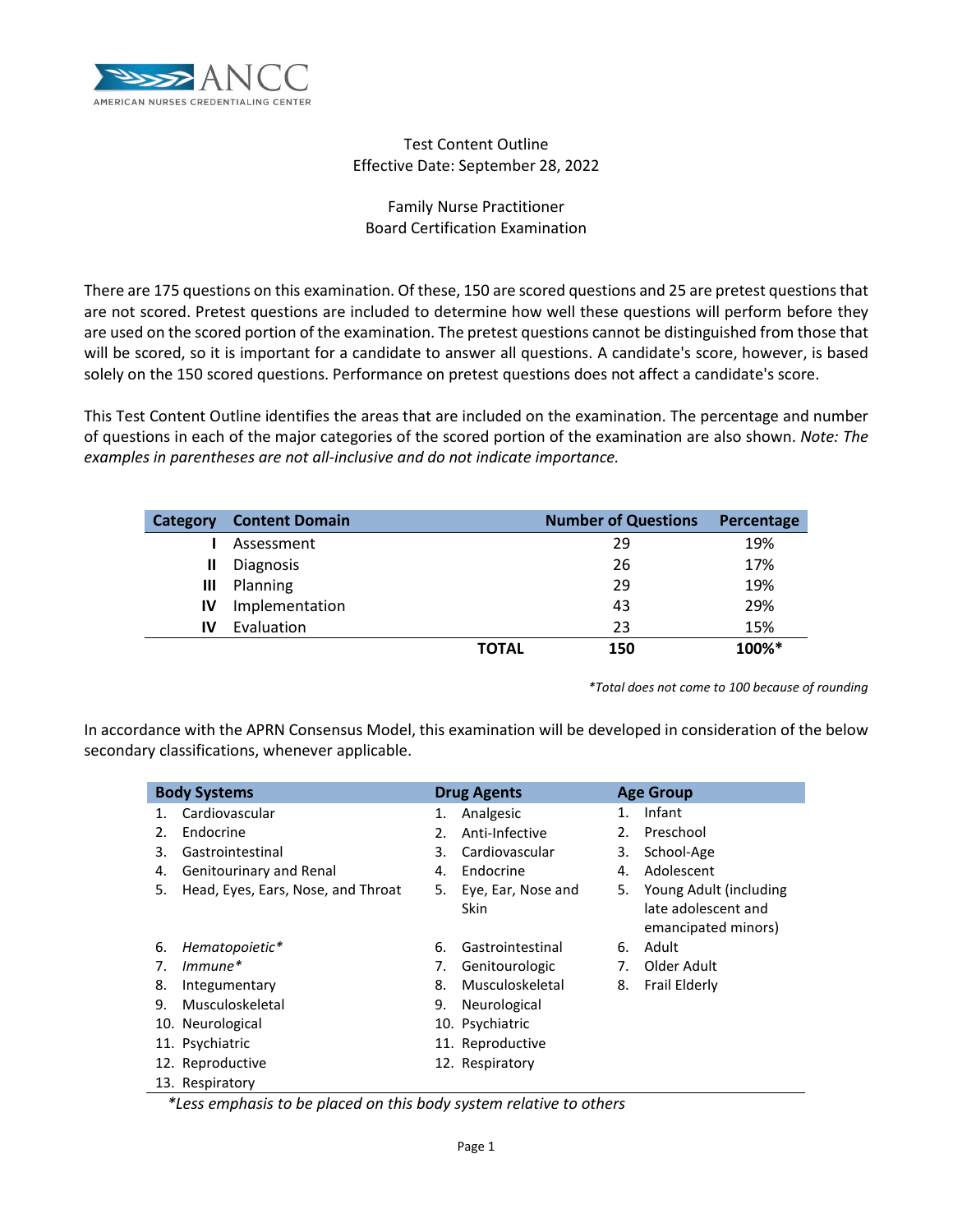

# **I Assessment**

### A. Knowledge

1. Evidence-based population health promotion and screening

### B. Skill

- 1. Comprehensive history and physical assessment
- 2. Focused history and physical assessment
- 3. Functional assessment (e.g., cognitive, developmental, physical capacity, family and caregiver roles)
- 4. Risk assessment (e.g., genetic, behavioral, lifestyle, cultural)

# **II Diagnosis**

## A. Knowledge

1. Pathogenesis and clinical manifestations of disease states

## B. Skill

- 1. Diagnostic test selection
- 2. Differentiating between normal and abnormal physiologic changes
- 3. Formulating differential diagnoses

# **III Planning**

- A. Knowledge
	- 1. Age-appropriate primary, secondary, and tertiary prevention
	- 2. Anticipatory guidance (e.g., developmental, behavioral, disease progression, crisis management, end-of-life care)
	- 3. Evidence-based clinical guidelines and standards of care
	- 4. Pharmacotherapeutics, pharmacokinetics, pharmacodynamics, and pharmacogenetics

#### B. Skill

- 1. Culturally sensitive practice
- 2. Research appraisal (e.g., design, results, clinical applicability)

## **IV Implementation**

## A. Knowledge

- 1. Legal and ethical implementations for healthcare and technology (e.g., HIPAA, confidentiality, accessibility)
- 2. Non-pharmacologic intervention and treatment selection (e.g., procedures, splinting, biopsies, sutures, imaging)
- 3. Pharmacotherapeutic intervention selection (e.g., interactions, contraindications)
- 4. Regulatory guidelines (e.g., reportable diseases, abuse reporting)
- 5. Scope and Standards for Advanced Practice Registered Nurses

## B. Skill

- 1. Comprehensive documentation
- 2. Patient-specific education
- 3. Resource management (e.g., accessibility, coordination, cost-effectiveness)
- 4. Therapeutic communication (e.g., motivational interviewing, shared decision making)